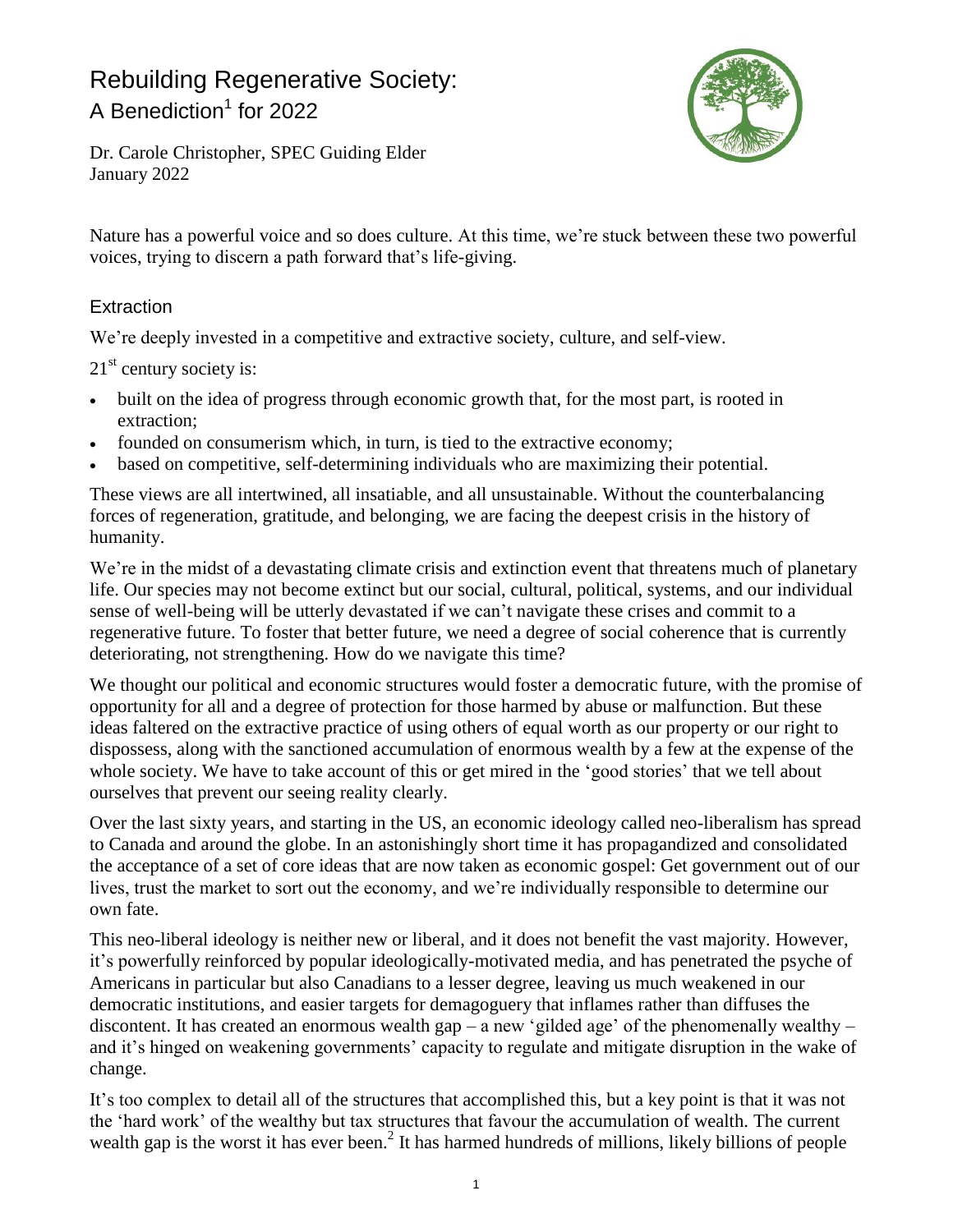around the planet. The victims know they've been harmed, but they can't penetrate this opaque ideology to identify the cause.

A curious but common reaction is to kick down and blame others in the same or worse circumstances. Immigrants and racialized people are most susceptible to this misplaced revenge. It's the common play-book of demagogues to exacerbate these feelings, but we forget between these historic intervals that we're being manipulated.

The one possible good news element is that this radical change over a very short period of time opens the possibility that a compelling and truthful counter-message might bring people back to the political centre with the same amazing speed that they left. We can hope.

### Regeneration

While extraction is based on alienation and entitlement, regeneration flows from love and belonging. The word 'regeneration' is most often used in the context of agriculture to describe practices that focus on the overall health of the ecological system, versus getting higher crop yields at the expense of the system (i.e. extraction) .We can apply this same principle to many other aspects of our economy and our lives. But first we need to deal with a well-known pattern of human thinking called 'negativity bias'.

We have a negativity bias when we pay more attention to negative information and experiences than neutral or positive. It's life threatening when we can't see the big picture in times of crisis. And the crisis deepens when we pull apart rather than join together. When we read the climate reports, and the extinction reports, and reflect on the overwhelming justice issues of our time, it's hard not to fall into negativity and place blame.

What provides a basis for optimism is the belief that, beneath our distortions and woundedness, we are fundamentally good at heart. I base my belief in this on a compelling 'spiritual' experience forty years ago that rocked my world. In a few brief moments, I felt a crippling depression give way to a state of joy that led to deep physical and emotional healing. The most indelible element of that experience was a conviction that, at the core of my being, I am good and that this is true for all of us. I believe our true nature is love. I don't always live up to that aspiration, but I don't forget it either.

What can we do to activate that love? Paraphrasing Albert Einstein, the most important question facing humanity is whether the universe is friendly or unfriendly. If we think it's unfriendly, we build bigger walls and weapons. If we think it's friendly, we build tools and models to understand it better. I think this same logic applies to our relationships with each other and with the earth. If we see other humans as outside our social/ political/ ideological/ national/ racial bubble, we ruminate on differences, look for who is to blame, and feel justified in extracting what we can for ourselves. If we think they're friendly and hold the same aspirations, we put our resources towards inclusive well-being. If we see nature as friendly and the source of our life, we love nature and act to protect its cycles and systems.

These are regenerative relationships.

Of course then, the most important thing we can do is develop attitudes and practices that promote friendliness, kindness, and caring in as wide a circle as possible, starting with ourselves and moving out in more inclusive circles, until we believe enough in ourselves, each other, and the beneficence of nature to risk love.

We must support collaborative restructuring of our economy and vote for courageous leadership. It's an overly tall order to dismantle capitalism to solve the climate crisis in the time available. But we can reform it and we've done it before. Canadian social thinker and journalist Seth Klein, author of *The Good War*, urges us to tackle the climate crisis like we tackled WWII. Governments in the US and Canada mobilized their economies to win the war, and they were willing to pay whatever it took. We've had a contemporary lesson in how quickly governments can respond to a crisis in the COVID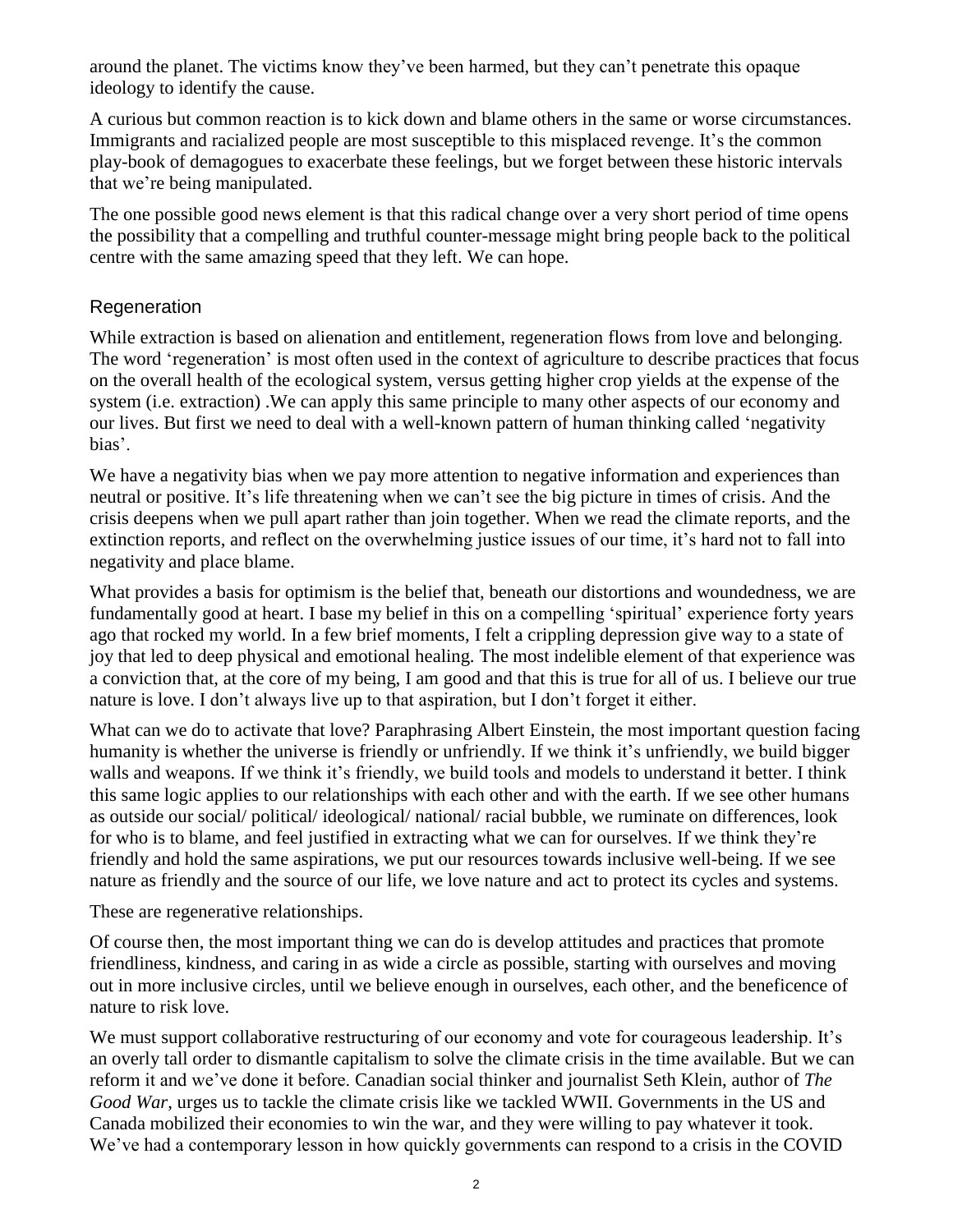pandemic. If we can successfully come together, it will be the most profound display of resilience and stepping back from the brink that humanity has ever accomplished. And if we can, we should.

Most people are somewhere in the middle of the polarized extremes, and we need these people to build a solid majority. They are concerned about some of the things we cherish and we can find alignment with some things they want. We can't affect change unless we're also willing to be changed. That includes admitting when we're wrong. People are amazed and appreciative when we admit we're wrong or unsure. It softens hearts and opens common ground. Somewhere deep down, we know we can find the basis for loving one another if we want to. And if we want to, we should.

To help build collaborative coalitions, we need to do some of our personal work. That sounds hard and perhaps it is, but it's also rewarding to bring friendliness to our inner and outer life. It's a maturing process that balances the inner critic<sup>3</sup> that creates most of our suffering. We need to bring friendliness to that voice too – but not give it the keys to the car. Friendliness can hold hands with the critic and do a better job at coaching us to not give up, to try again, to keep practicing the good, to believe in ourselves, to care about the well-being of all life. If we can treat ourselves with kindness, we have a blueprint to treat others with kindness. And if we can, we should.

## **Eldering**

And the role of elders? It's not different from the role of other age groups, but has some particular characteristics to highlight. It's important to embrace uncertainty. Most of us will not live to know the outcome of this particular historical period we inhabit. That's a deep sorrow, but we can let go of needing to know and give ourselves wholeheartedly to gratitude for being here in this time, for being one of the elders called to also embrace wisdom.

Cultivating wisdom is not a weekend endeavor. But we already know the key ingredients from our life experience and from the influx of changes that happen with ageing. We know time is short, life is precious, and our biggest mistakes in the past were focusing on the small stuff while the deeper currents of life passed us by. We actually can decide to arouse love, because natural events in our ageing are fostering that already.

Stop and listen to the sounds of children at play and let your delight warm your heart. Let your warm heart spread to your entire body. Befriend your body and give more of your mind over to the wisdom of the body. The big body of Nature that sustains us is our most profound elder in cultivating wisdom.

Believe in yourself as an elder and offer that to the youngers in your life and to those courageous youth taking up the gigantic issues of our time determined to struggle for social and climate justice. Don't criticize them. Be astonished at their resilience to face the changes they'll experience in their lives with a commitment to a regenerative future. I'm moved by the elders in Victoria, BC who formed a bond of support for youth fighting to save the last valley of old-growth trees on southern Vancouver Island. They give their time, their money, their physical presence, and their love to these brave youngers and the youngers give back the love and respect that fuels the elders to keep faith with them.

The extractive mentality pulled the plug on elder wisdom some decades ago and essentially said, "We don't need you, so enjoy your retirement, travel, and otherwise entertain yourself – and when you're gone, your family will miss you, but we won't, because you don't have a role."

Let's use 2022 to refocus gently on a regenerative future for elders with a dignified purpose, and keep faith with that vision.